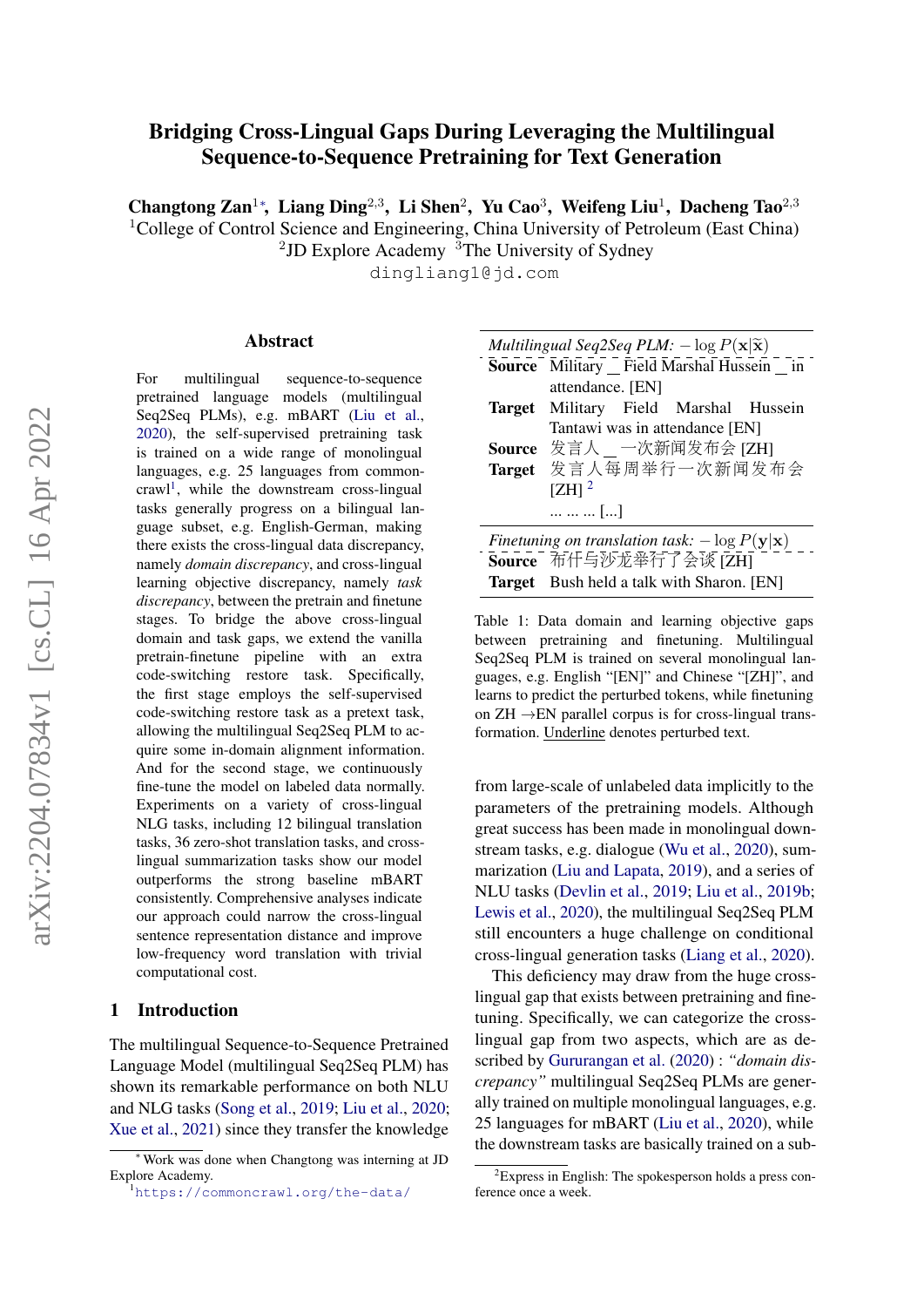set, e.g. English-German; *"task discrepancy"* the task of pretraining is to utilize the monolingual data in a self-supervised fashion, for example denoising task for mBART [\(Liu et al.,](#page-9-0) [2020\)](#page-9-0), "text-to-text" format generative task for mT5 [\(Xue et al.,](#page-9-2) [2021\)](#page-9-2), while the finetuning aims to generate the targetside language conditioned on the different sourceside languages. In this paper, we focus mainly on mBART, and more analyses on different multilingual Seq2Seq PLMs are leaved as future works. As shown in Table [1,](#page-0-2) multilingual Seq2Seq PLM is trained with denoising tasks on several monolingual languages, e.g. English "[EN]", Chinese "[ZH]", while finetuning on cross-lingual generation tasks, e.g. translation, the model highly relies on cross-lingual alignment information to finish the generation. Although recent works have been focused on designing advanced finetuning strategies for better utilizing the pretrained models from three aspects: *vocabulary*-level [\(Liu et al.,](#page-9-7) [2021b;](#page-9-7) [Hsu](#page-8-3) [et al.,](#page-8-3) [2020\)](#page-8-3), *task*-level [\(Aghajanyan et al.,](#page-8-4) [2021a;](#page-8-4) [Liu et al.,](#page-9-8) [2019a\)](#page-9-8), and *model*-level [\(Lee et al.,](#page-8-5) [2020;](#page-8-5) [Li et al.,](#page-8-6) [2021;](#page-8-6) [Luo et al.,](#page-9-9) [2021\)](#page-9-9), how to implement an effective finetuning strategy to bridge the crosslingual gap, including domain discrepancy and task discrepancy, for multilingual Seq2Seq PLMs still remains an intractable problem with less attention.

In this paper, we propose a two-stage finetuning strategy for cross-lingual conditional generation tasks, e.g. translation and cross-lingual summarization, by constructing a pretext task with codeswitching. More specifically, we learn the crosslingual semantic similar neighbors for each word based on the downstream training corpus following [Artetxe et al.](#page-8-7) [\(2018\)](#page-8-7) for mitigating data domain discrepancy. Next, we construct the code-switched sentences by randomly replacing words with a certain ratio. Before finetuning on the target task, we adapt the model to the cross-lingual environment by training it to reconstruct the code-switched samples for mitigating training objective discrepancy. To sufficiently transfer the knowledge from a multilingual Seq2Seq PLM to the downstream crosslingual conditional generation tasks, we perform the code-switching restore tasks in both the sourceand target-side languages, and optimize these two tasks alternatively.

Experimental results on 12 *bilingual translation* tasks, 36 *zero-shot translation* tasks, and En⇔Zh *cross-lingual summarization* tasks show that our method could consistently improve the

performance in terms of SacreBLEU [\(Post,](#page-9-10) [2018\)](#page-9-10)/ COMET [\(Rei et al.,](#page-9-11) [2020\)](#page-9-11) (for translation) and ROUGE [\(Lin,](#page-9-12) [2004\)](#page-9-12) (for summarization), demonstrating the effectiveness and universality of our proposed method. We also conduct further analysis to provide some insights to our method, we show that: 1) our approach could narrow the Euclidean distance of cross-lingual sentence representation, especially for the distant language (e.g. 7.22 vs. 4.80 for Ko $\rightarrow$ En), confirming our claim; 2) our approach could improve F-score of the low-frequency word translation; and 3) our approach only requires trivial computational costs, having great potential to be a universal plug-in strategy for any multilingual Seq2Seq PLMs. The main contributions of our work are as follows:

- We propose a two-stage finetuning approach with code-switching for multilingual Seq2Seq PLMs finetuning on cross-lingual conditional generation tasks.
- Extensive experiments on three crosslanguage scenarios demonstrate that our proposed approach can effectively improve the generation performance of multilingual Seq2Seq PLMs.
- Additional analyses show that our approach indeed narrows the cross-lingual representation distance and improves low-frequency word translation with trivial computational cost.

# 2 Bridging Cross-Lingual Gaps

### 2.1 Preliminary

Denoising Task for Multilingual Sequence-to-Sequence Pretraining The denoising pretrain task learns a function that directly maps the sentence with noises to the original sentence. We adopt mBART [\(Liu et al.,](#page-9-0) [2020\)](#page-9-0) as the backbone model, which uses a standard sequence-to-sequence Transformer [\(Vaswani et al.,](#page-9-13) [2017\)](#page-9-13), pretrained on the CC-25<sup>[3](#page-1-0)</sup> dataset. For a sample  $X<sup>l</sup>$  in language l, mBART is trained to capture the monolingual knowledge during the pretraining stage by optimizing follow objective:

$$
\mathbf{F}_{\text{PT}} = \sum_{l \in L} -\log P(X^l|N(X^l)),\tag{1}
$$

<span id="page-1-0"></span><sup>3</sup>[https://github.com/pytorch/fairseq/](https://github.com/pytorch/fairseq/tree/main/examples/mbart) [tree/main/examples/mbart](https://github.com/pytorch/fairseq/tree/main/examples/mbart)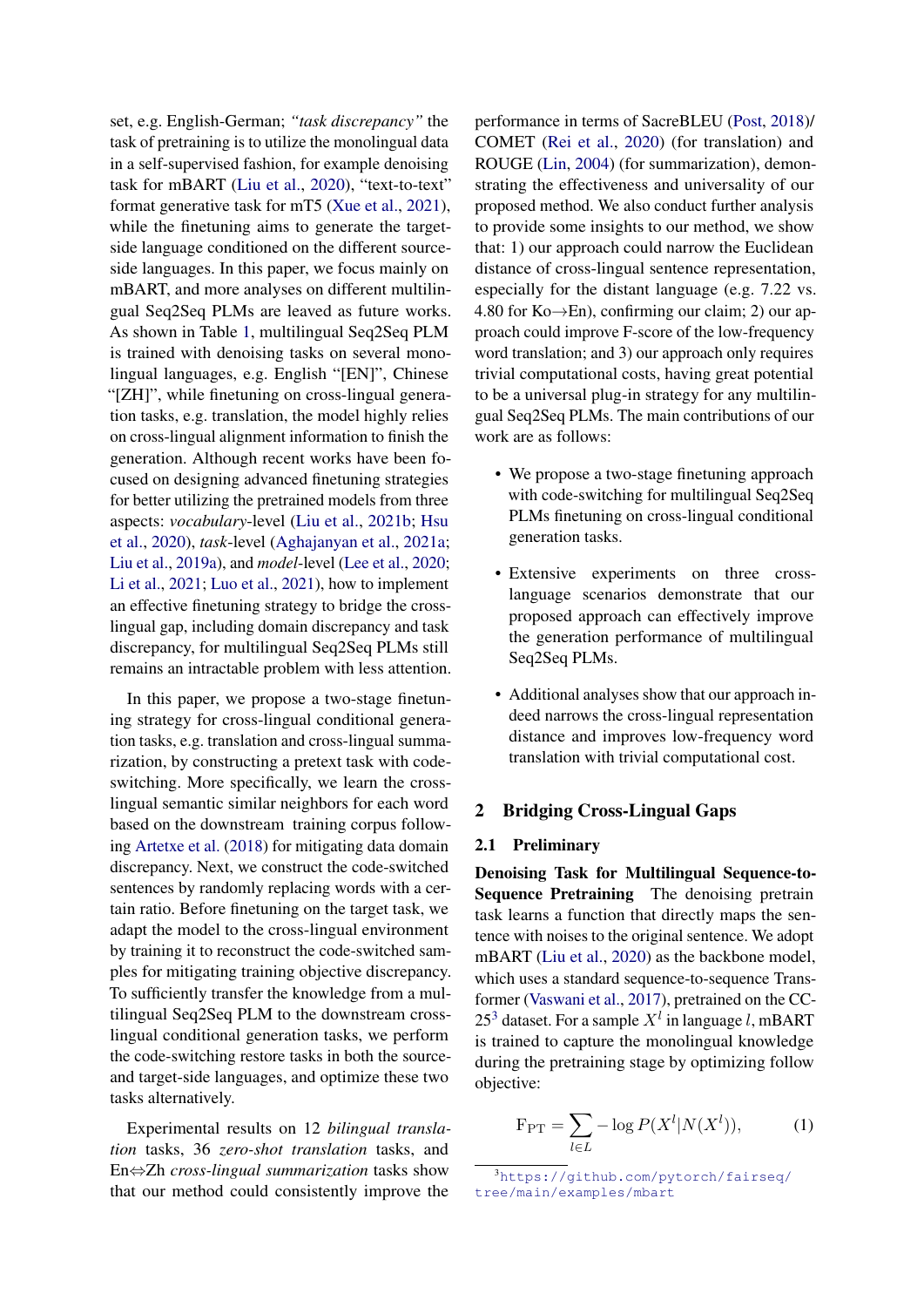#### <span id="page-2-0"></span>**Multi-lingual Denoising task**



Figure 1: An example shows our code-switching based pretext task. The top one is the upstream task. The model predicts the original sentence based on a span-masked one. The bottom cross-lingual task is the downstream task. The model predicts what a sentence should be represented using another language, which depends heavily on the cross-lingual information that a multilingual Seq2Seq PLM lacks. The middle one is our proposed pretext task. It switches words between two languages, constructs in-domain cross-language noisy sentences, and realizes sufficiently transfer for multilingual Seq2Seq PLM.

where L represents the set of languages contained in CC-25,  $N(*)$  is the noise function containing span masking and sentence permutation. The former is more important to help mBART improve the finetuning performance on sentence-level generation tasks. For span masking, 35% of total words are selected, and each span is replaced with a mask token. The span length is determined by a Poisson distribution whose expected length is set to 3.5.

Standard Finetuning for Cross-Lingual Tasks Given a sentence pair  $S_i$ , the standard finetuning directly feed the source sentence into the encoder and decodes the target sentence. Following mBART [\(Liu et al.,](#page-9-0) [2020\)](#page-9-0), we inject the language identification signal. As shown in Figure [1,](#page-2-0) we append the language id "[ZH]" to the end of the input sequence, while prepend "[EN]" to the beginning of the output sequence when decoding. For the summarization task, we also add a symbol "</s>" to mark the end of each sentence.

### 2.2 Two-Stage Finetuning with Code-Switching Restore Task

To sufficiently transfer monolingual knowledge, we consider adapting the multilingual Seq2Seq PLM to downstream tasks in advance with a cross-lingual pretext task similar to the denoising task. Our first consideration is how to extract the cross-lingual alignment information. And, we choose the unsupervised align method to tackle this problem, as it is easy to implement, which makes it valuable for universal applications.

More specifically, given the cross-lingual corpus denoted as  $\mathcal{D} = \{S_i = (x_1, ..., x_n; y_1, ..., y_m)\}.$ We first train a word2vec [\(Mikolov et al.,](#page-9-14) [2013\)](#page-9-14) model to get the in-domain word-level embedding for both source side and target side, i.e.  $E_x$  and  $E_y$ . These two sets of embeddings are then embedded into a shared feature space via self-learning following [\(Artetxe et al.,](#page-8-7) [2018\)](#page-8-7). Thus, we can measure the semantic distance of two words in different languages by the dot product distance of the corresponding embedding pair. We randomly select one of the top-k nearest neighbors as the semantic similar words for switch operation. Formally, the selected neighbors for  $x_i$  and  $y_i$  are denoted as  $x_i'$ and  $y'_i$  respectively.

The Code-Switching Restore Task The codeswitching restore task is designed for introducing cross-lingual information through the above seman-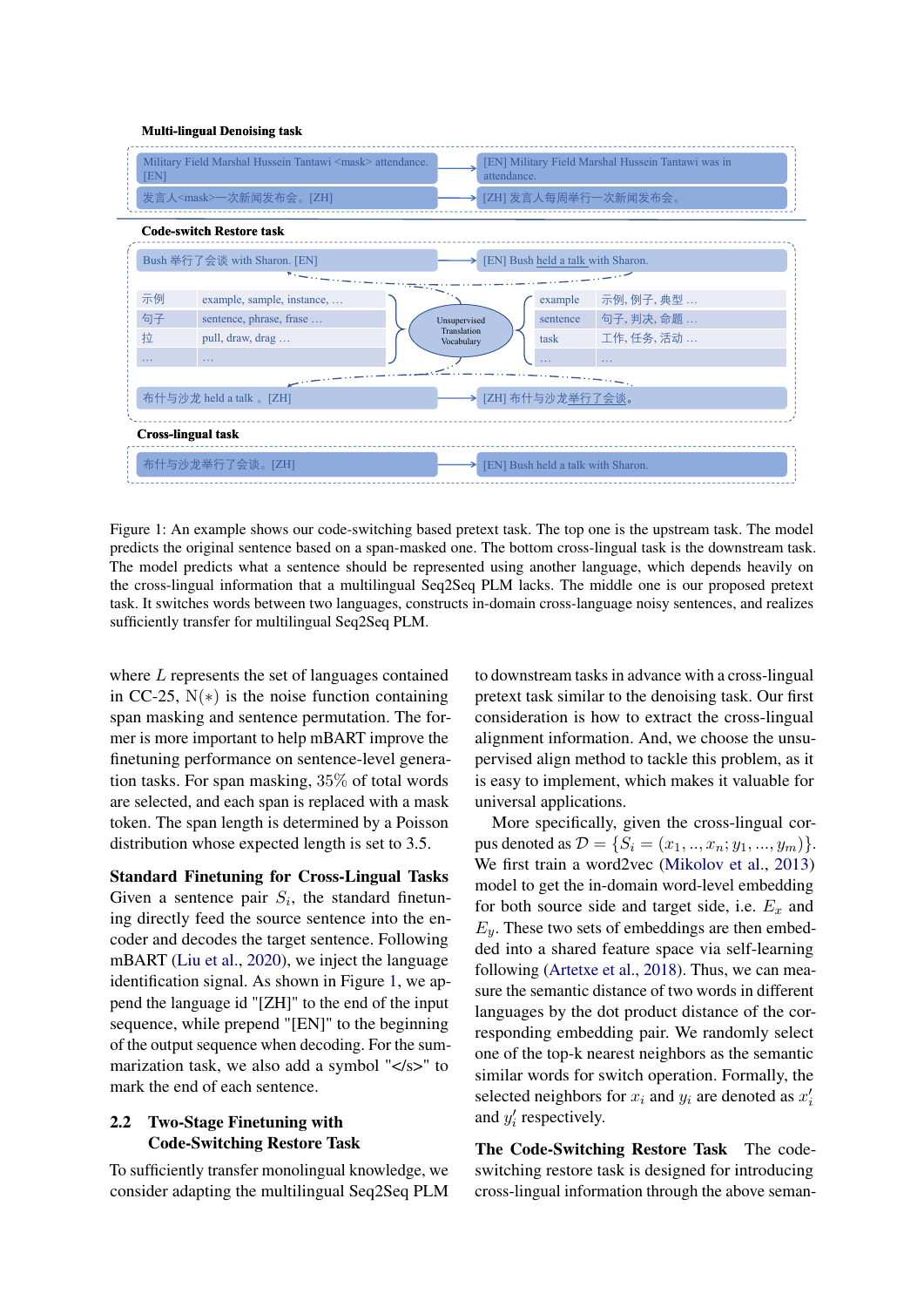<span id="page-3-0"></span>

| Languages<br>Data Source | En-Vi<br><b>IWSLT15</b> |                                   | <b>En-De</b><br><b>IWSLT14</b> |                   | En-Tr<br>WMT17          |                          |
|--------------------------|-------------------------|-----------------------------------|--------------------------------|-------------------|-------------------------|--------------------------|
| <b>Direction</b>         | $\leftarrow$            | $\rightarrow$                     | $\leftarrow$                   | $\rightarrow$     | $\leftarrow$            |                          |
| Random                   | 23.6/                   | 24.8/<br>$\overline{\phantom{a}}$ | 34.4/                          | 29.2 <sub>l</sub> | 12.21                   | 9.5/                     |
| mBART                    | 28.2 / 0.150            | 29.4 / 0.190                      | 37.8/0.517                     | 32.6 / 0.413      | 22.1/0.393              | 20.0 / 0.823             |
| +ours                    | $29.6^{\ddagger}/0.159$ | 29.7/0.213                        | $39.2^{\ddagger}/0.553$        | 32.6 / 0.418      | $23.1^{\ddagger}/0.435$ | $20.9$ $\frac{1}{0.872}$ |
|                          | En-Ko                   |                                   |                                |                   |                         |                          |
| Languages                |                         |                                   |                                | En-It             |                         | En-Lt                    |
| Data Source              | <b>IWSLT17</b>          |                                   |                                | <b>IWSLT17</b>    |                         | WMT19                    |
| <b>Direction</b>         | $\leftarrow$            | $\rightarrow$                     |                                | $\rightarrow$     | $\leftarrow$            |                          |
| Random                   | 15.3/                   | 16.3/<br>$\overline{a}$           | 31.7/                          | 28.0/             | 18.1/                   | 12.17                    |
| mBART                    | 17.2 / 0.141            | 33.4/0.273                        | 37.3/0.434                     | 34.8/0.534        | 29.1/0.488              | 12.8/0.302               |

Table 2: Bilingual translation experimental results. On top of mBART, we could further improve over the most considered datasets, with more than 0.5 Bleu gains on more than ten scenaries. "†/‡ " indicate statistically significant difference ( $p < 0.05/0.01$ ) from standard the strong baseline mBART. The results are reported with the format "SacreBLEU / COMET-score".

tic similar words. We take the source language as an example here, while operations are the same for the target language.

Given a sentence pair  $S_i = (X_i, Y_i) =$  $(x_1, \ldots, x_n; y_1, \ldots, y_m)$  selected from D. We sample a text span from the source sentence  $X_i$  =  $(x_1, ..., x_n)$  with Poisson distribution. For each selected word  $x_i$ , we replace it with one of its semantic neighbor  $x_i'$  to derive the source sentence in our pretext task. Such a sampling will be repeated until the total percentage of substituted words reaches 35%. Then the source sentence of our pretext task can be written as  $X'_i =$  $x_1, ..., x'_i, ..., x'_{i+j}, ..., x_n$ .

After that, we can get the pretext task sentence pair  $S_i = (X'_i; X_i)$  for the source sentence. Then we feed this sentence pair into the multilingual Seq2Seq PLM, optimizing the cross-entropy loss between the output and the initial sentence given the substituted sentence as the input. Considering the same operations for another sentence  $Y_i$  in the target language, our objective function can be written as:

$$
L_{\text{pretext}} =
$$
  

$$
\sum_{X_i \in D; Y_j \in D} -\log P(X_i | X'_i) - \log P(Y_j | Y'_j). \quad (2)
$$

Here P indicates the probability,  $X_i$ ,  $Y_j$  are the raw sentences in the downstream dataset,  $X_i^{\prime}, Y_j^{\prime}$  are corresponding code-switched samples.

Two-Stage Finetuning We propose a two-stage finetuning approach for multilingual Seq2Seq PLM

with the above code-switching restore task integrated. In the first stage, we tune the pretrained model for certain steps using the above pretext task. This allows a PLM to release sufficiently transfer for the downstream cross-lingual tasks. Hence, our model can gain a better initialization for the following downstream generation task. In the next stage, we tune the model directly to learn the downstream task, which is the same as the standard finetuning.

# 3 Experiments

In this section, we conduct the experiments on three typical cross-lingual generation tasks: (1) bilingual translation; (2) zero-shot translation; (3) crosslingual summarization.

### 3.1 Experimental Setup

Baselines We select two models as our baseline models for comparison in each task.

- Random: the Transformer model [\(Vaswani](#page-9-13) [et al.,](#page-9-13) [2017\)](#page-9-13) whose parameter is randomly initialized, and trained from scratch.
- **mBART**: directly finetuning the mBART [\(Liu](#page-9-0) [et al.,](#page-9-0) [2020\)](#page-9-0) model on the downstream tasks. To maximizing the performance, we grid search the hyper-parameters, e.g. *lr, batch size*, on valid set.

Model Training We validated our approach on the strong baseline mBART [\(Liu et al.,](#page-9-0) [2020\)](#page-9-0), a multilingual denoising Seq2Seq PLM which pretrained on CC-25. For each task, the source and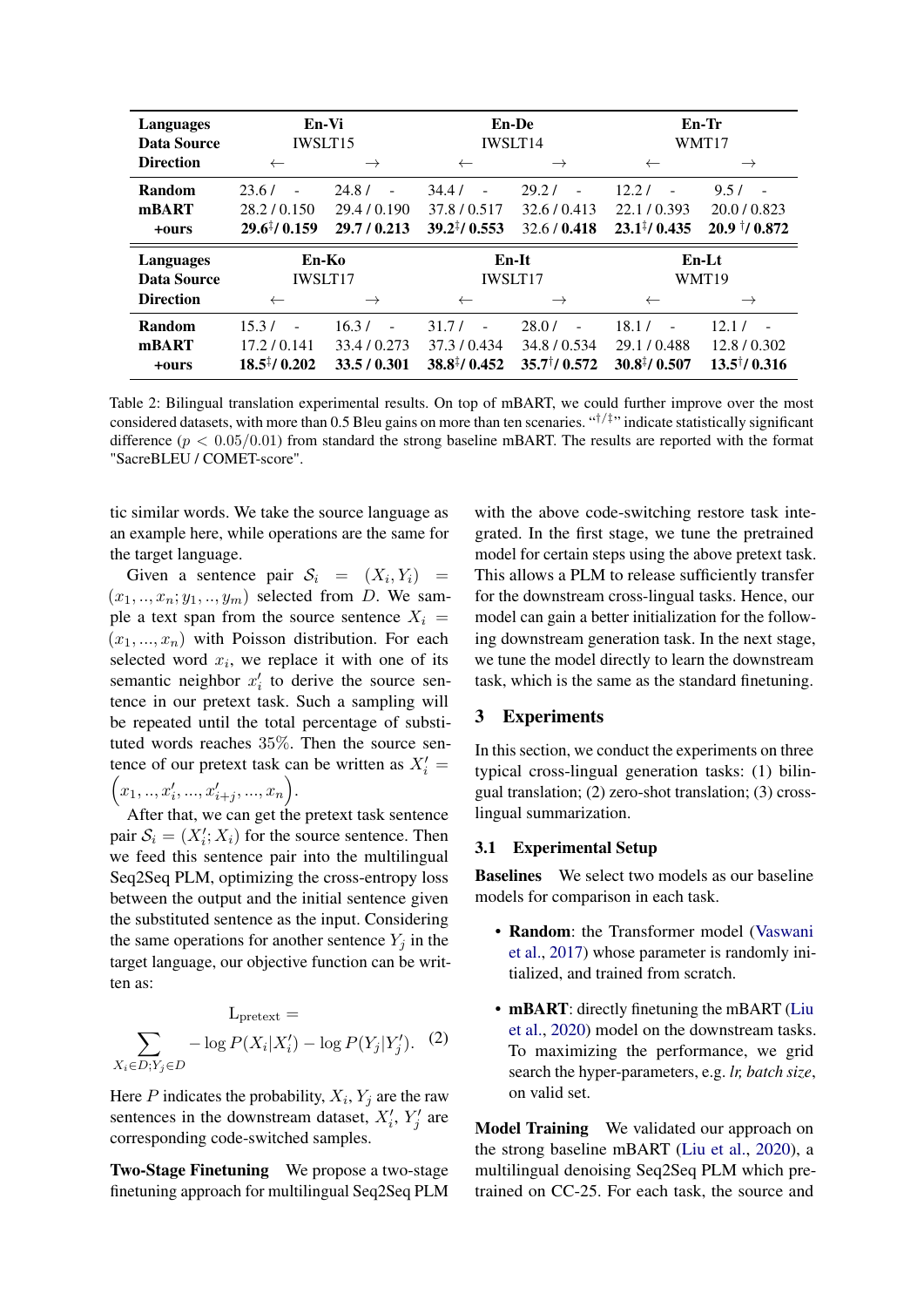target languages are jointly tokenized into subword units with the 250k SentencePiece [\(Kudo](#page-8-8) [and Richardson,](#page-8-8) [2018\)](#page-8-8) vocabulary of mBART. All experiments are implied based on the open-source toolkit fairseq [\(Ott et al.,](#page-9-15) [2019\)](#page-9-15). We set the following hyperparameters, 0.3 for dropout ratio, 0.2 for label smoothing ratio, with 2500 warm-up steps, and 3e-5 as the learning rate, which is the best we could obtain. Maximum update steps for different tasks are presented in the following sections. We use beam search with beam size 5.

Besides, the word embedding for code-switching is only trained with downstream task.

### <span id="page-4-1"></span>3.2 Bilingual Translation

The bilingual translation task aims to translate a source language sentence into the target language. In this task, we conducted 12 experiments on publicly available parallel corpora to evaluate the performance of our approach. Two of these corpora are obtained from WMT competition (Tr, Lt  $\leftrightarrow$  En), while others are gathered from IWSLT competition (Vi, De, Ko, It  $\leftrightarrow$  En). For data pre-processing, We only remove the duplicated source-target sentence pairs following mBART50 [\(Tang et al.,](#page-9-16) [2021\)](#page-9-16). And the size of datasets is slightly smaller than those in mBART [\(Liu et al.,](#page-9-0) [2020\)](#page-9-0). We set the training updates to 5k and 50k for the pretext task and the rest translation task, respectively. For evaluation, we use sacreBLEU [\(Post,](#page-9-10) [2018\)](#page-9-10) to measure the translation quality. For ko, Mecab-Ko with Han-nanum<sup>[4](#page-4-0)</sup> is applied for tokenization. As for other languages, we used the default tokenizer of official SacreBLEU. In addition, we also use COMET [\(Rei](#page-9-11) [et al.,](#page-9-11) [2020\)](#page-9-11) to evaluate the performance, which is correlated to human judgments. The selected model is "wmt-large-da-estimator-1719".

Table [2](#page-3-0) list results of supervised bilingual translation experiments conducted on selected 6 benchmarks (Vi, De, Tr, Ko, It, Lt  $\leftrightarrow$  En). Our approach performs better than Random and mBART in almost all experiments, except from En-de where it delivers the same SacreBLEU as mBART. Such observations prove the effectiveness of introducing code-switching restore task to bridge the crosslingual gap for multilingual Seq2Seq PLM.

For 9 of 12 groups of experimental results, we achieve a statistically significant difference ( $p <$  $0.05/p < 0.01$ ) from the standard finetuning of mBART. For the translation experiments of English as the target language, our approach consistently outperforms the standard finetuned model with up to 2 BLEU gain (De→En). For the translation in another direction, we also get the maximum BLEU benefit of 0.9 (En $\rightarrow$ It).

Noticeably, there are performance divergence between the two directions of translation results. Previous studies [\(Zhu et al.,](#page-9-17) [2020;](#page-9-17) [Weng et al.,](#page-9-18) [2020\)](#page-9-18) have found that it is more important to have a well-initialized encoder for finetuning on translation tasks. Based on this point, we attribute this significant differences to the fact that encoders in non-English languages have more room for optimization. As English corpus accounts for a large proportion in the upstream task, thus the English encoder is well optimized and easy to adapt to the cross-lingual environment.

Table [2](#page-3-0) shows that our approach can also achieve consistent comet-score improvements compared to standard finetuning across 12 experiments. We got an extra promotion of up to 0.061 (Ko $\rightarrow$ En). A higher COMET score means that the sentences translated by our approach are more in line with human translation.

### 3.3 Zero-Shot Translation

Given the target translation task  $XX\rightarrow En$  without any available parallel corpus, zero-shot learning transfers the knowledge from YY→En parallel corpus to enhance the target translation quality. The zero-transfer learning could gain much if YY is similar to XX. In our setting, we directly utilize the YY→En finetuned model from bilingual translation experiments to translate XX to En. In this task, we use all the above 6 bilingual translation corpora. For evaluation, we report the SacreBLEU and COMET-score with the same setting as bilingual experiments [3.2.](#page-4-1)

As shown in Table [3,](#page-5-0) we present the zero-shot results of standard finetuned mBART and our finetuned model. Our method shows promotions on most of the 30 zero-shot experimental results. For the test on Ko→En and It→En, we outperform the standard finetuning by averagely +0.74 bleu and +0.52 bleu gains, respectively. It is worth mentioning that we get arresting gains that Lt→En finetuned model test on Ko→En.

#### 3.4 Cross-Lingual Summarization

The cross-lingual summarization task aims to automatically generate a target language summary that retains the most important content

<span id="page-4-0"></span><sup>4</sup><http://konlpy.org/en/v0.3.0/install/>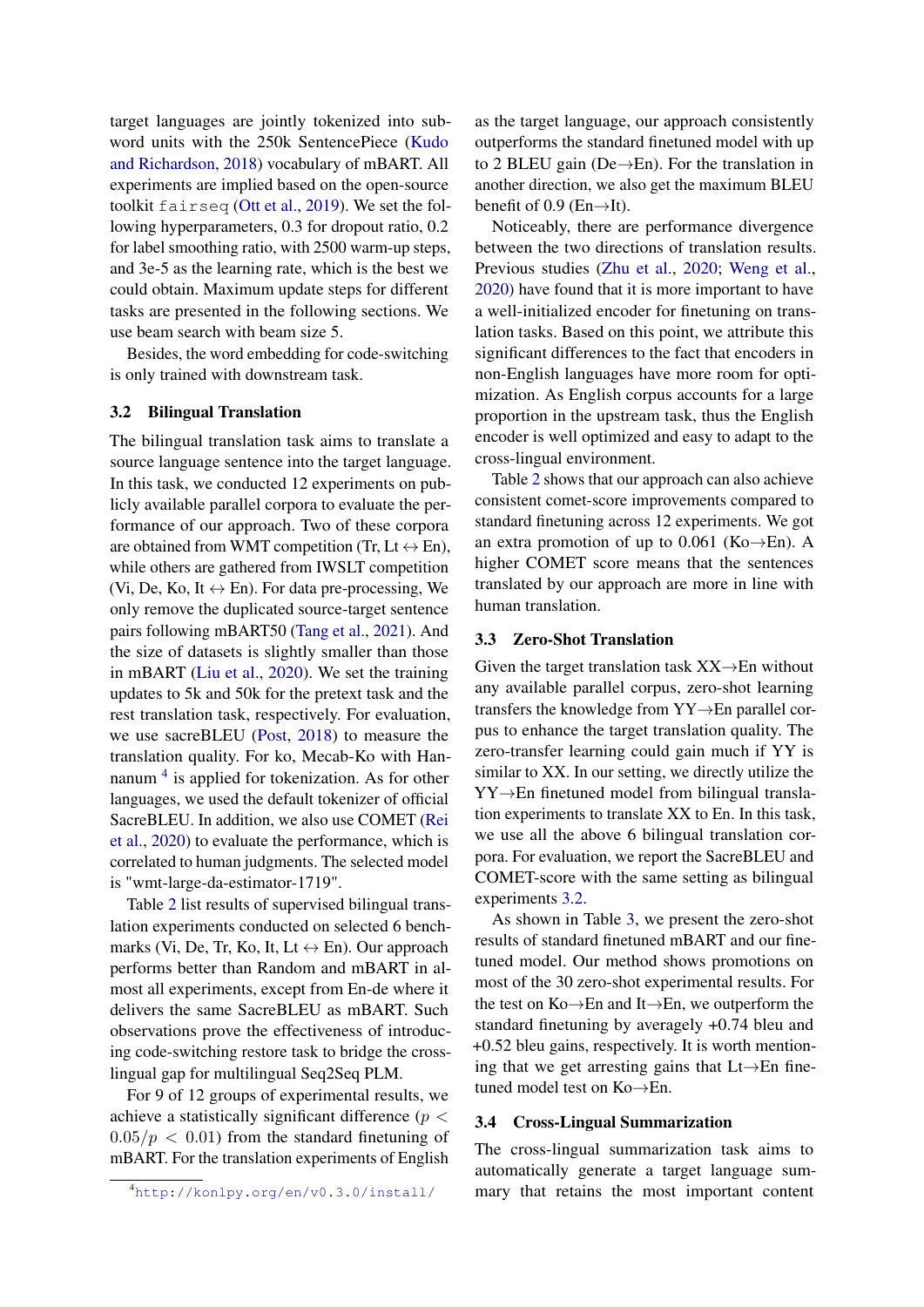<span id="page-5-0"></span>

|                      |             |       | <b>Finetuned Languages</b> |                           |                         |                         |                          |                           |
|----------------------|-------------|-------|----------------------------|---------------------------|-------------------------|-------------------------|--------------------------|---------------------------|
|                      |             |       | Vi                         | De                        | Tr                      | Ko                      | It                       | $_{\rm Lt}$               |
|                      | Vi          | mBART | 28.2 / 0.150               | $15.3 / -0.119$           | 15.5 / 0.174            | 18.5 / 0.095            | $19.0 / -0.101$          | $14.0 / -0.291$           |
|                      |             | +ours | 29.6 / 0.159               | $15.2 / -0.116$           | 15.8/-0.147             | 18.6 / 0.078            | $19.0 / -0.065$          | 13.6/-0.322               |
|                      | De          | mBART | 22.0/0.091                 | 37.8/0.517                | 19.9/0.100              | 23.2/0.133              | 24.2/0.097               | 20.4 / 0.004              |
|                      |             | +ours | 22.0 / 0.107               | $39.2\frac{1}{1}$ (0.553) | $20.8^{\dagger}/0.139$  | 23.6/0.169              | 24.2 / 0.121             | 20.5/0.044                |
| Languages<br>Testing | Tr          | mBART | 8.8 / -0.212               | $9.0 \div 0.111$          | 22.1/0.393              | 15.0/0.089              | $9.1 \div 0.189$         | 13.4/0.023                |
|                      |             | +ours | $9.0 \div 0.134$           | $8.7 / -0.077$            | $23.1^{\ddagger}/0.435$ | 15.4/0.153              | $9.7^{\dagger}$ /-0.107  | $13.9^{\dagger}/-0.002$   |
|                      | Ko          | mBART | $7.7 \t1-0.326$            | $8.0 \t - 0.270$          | 8.8 / -0.154            | 17.2 / 0.141            | $6.8$ $-0.375$           | $7.1 \div 0.234$          |
|                      |             | +ours | $7.9 \div 0.242$           | $8.3 / -0.191$            | $9.7^{\dagger}$ /-0.104 | $18.5^{\ddagger}/0.202$ | $7.9^{\ddagger}$ /-0.219 | $8.3^{\ddagger}$ /-0.189  |
|                      | Tt.         | mBART | 28.4 / 0.087               | 24.9 / 0.017              | 23.8/0.096              | 27.4/0.161              | 37.3/0.434               | $23.7 - 0.122$            |
|                      |             | +ours | $29.2\frac{1}{2}$ / 0.121  | $25.6^{\ddagger}/0.053$   | $24.7^{\ddagger}/0.123$ | 27.8/0.183              | $38.8^{\ddagger}/0.452$  | 23.5 / 0.146              |
|                      | $_{\rm Lt}$ | mBART | $12.9 / -0.093$            | 11.5/-0.784               | 18.2 / 0.133            | 14.9/-0.012             | 12.7L0.113               | 29.1/0.488                |
|                      |             | +ours | $13.5^{\dagger}/0.003$     | 11.4/0.017                | 17.8/0.160              | 15.2/0.069              | $13.5^{\dagger}/0.010$   | $30.8\frac{1}{7}$ / 0.507 |

Table 3: Zero-shot experimental results on XX-En translations. mBART indicts the standard finetuned model directly test on target translation. +ours represents that the test model is finetuned with our two-stage finetuning approach. We bold the higher transferring score of our work compared with mBART. The languages separated by solid lines belong to different language families. "<sup>†/‡</sup>" indicate statistically significant difference  $(p < 0.05/p < 0.01)$  from standard the strong baseline mBART. The results are reported with the format "Sacre-BLEU / COMET-score".

<span id="page-5-3"></span>

|               |         | $En \rightarrow Zh$ |                         | $\mathbf{Zh}\rightarrow\mathbf{En}$ |                 |      |  |
|---------------|---------|---------------------|-------------------------|-------------------------------------|-----------------|------|--|
|               | Rouge-1 |                     | Rouge-2 Rouge-L Rouge-1 |                                     | Rouge-2 Rouge-L |      |  |
| <b>Random</b> | 65      | 11                  | 6.4                     | 20.8                                | 6.0             | 16.5 |  |
| mBART         | 22.1    | 8.7                 | 21.7                    | 27.1                                | 114             | 22.5 |  |
| +ours         | 22.4    | 9.1                 | 22.1                    | 28.2                                | 12.1            | 23.4 |  |

Table 4: Cross-lingual experimental results on NCLS dataset. We bold the highest values for each metric.

of the source language document. We conduct the cross-lingual summarization experiments on NCLS dataset [\(Zhu et al.,](#page-9-19) [2019\)](#page-9-19), which contains 370K En→Zh document-summarization pairs and 1.69M Zh→En document-summarization pairs. This cross-lingual dataset is generated based on monolingual summarization datasets with a machine translation model. For too long documents, we truncate the input sentence to 220 words, and the output to 130 words (160 words for Chinese output). We empirically employ different batch sizes for En→Zh and Zh→En directions (49K and 98K) according to their document lengths, i.e. En→Zh is larger than  $Zh \rightarrow En$ . We set the training steps to 5k and 50k for the pretext task and the rest summarization task, respectively. After finetuning, the model generates the English/Chinese summarization according to Chinese/English document. We used metrics in files2rouge  $5$  [\(Lin,](#page-9-12) [2004\)](#page-9-12) to evaluate the performance of models, reporting the F1-score of ROUGE-1, ROUGE-2, and ROUGE-L, respectively. For decode, the summaries are generated

by beam search with size 6. After generation, we use Standford NLP tokenizer<sup>[6](#page-5-2)</sup> to segment words for English, while Chinese texts are split by characters.

Table [4](#page-5-3) lists the ROUGE scores of generated summaries in En→Zh and Zh→En summarizations. In particular, our model outperforms other two baselines under both settings. Compare with standard finetuning approach, our model achieves +0.3 in ROUGE-1, +0.4 in ROUGE-2 and +0.4 in ROUGE-L for  $En \rightarrow Zh$  summarization, and +1.1 in ROUGE-1, +0.7 in ROUGE-2 and +0.9 in ROUGE-L on Zh→En summarization. The performance of  $Zh \rightarrow En$  condition is better than the revised direction, which is consistent with the conclusion drawn for bilingual translation.

## 4 Discussion

The downstream finetuning tasks (e.g. translation and cross-lingual summarization) learn to transform a sentence from one language to another, while Seq2Seq pretraining learns to reconstruct the

<span id="page-5-1"></span><sup>5</sup><https://github.com/pltrdy/files2rouge>

<span id="page-5-2"></span><sup>6</sup>[https://nlp.stanford.edu/software/](https://nlp.stanford.edu/software/tokenizer.shtml) [tokenizer.shtml](https://nlp.stanford.edu/software/tokenizer.shtml)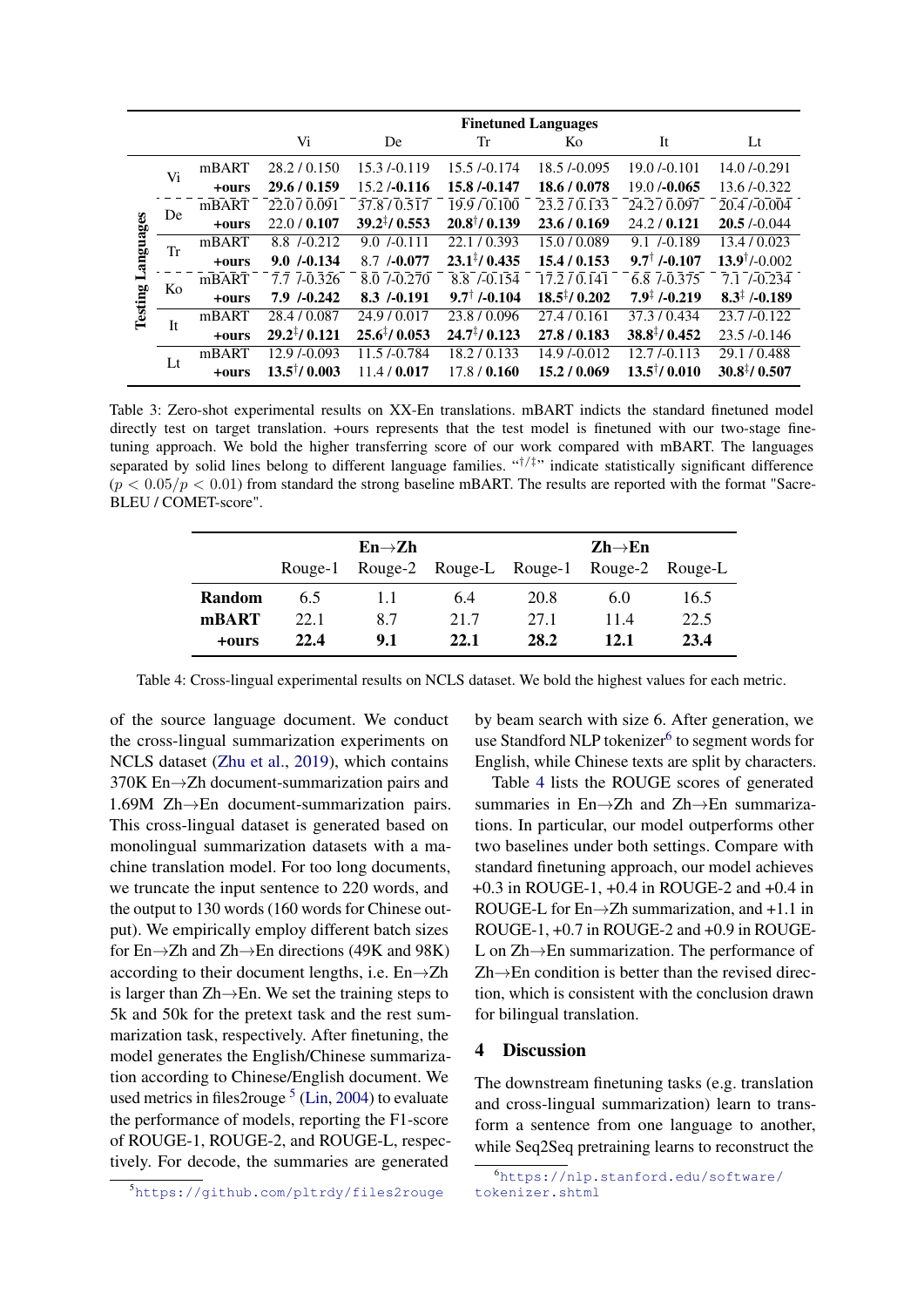<span id="page-6-3"></span>

| Language-pair De $\rightarrow$ En Ko $\rightarrow$ En |       |       |
|-------------------------------------------------------|-------|-------|
| <b>Pretrained</b>                                     | 28.33 | 90.64 |
| <b>Finetuned</b>                                      | 8.25  | 7.22  |
| +ours                                                 | 7.90  | 4.80  |

Table 5: Cross-lingual representation distance. We bold the smallest representation distance for language pairs based on bilingual translation models.

input sentence [\(Liu et al.,](#page-9-20) [2021c\)](#page-9-20). Our proposed approach is expected to narrow the objective discrepancy between pretraining and finetuning.

To better understand how our approach mitigates the cross-lingual gaps between pretraining and finetuning, we make in-depth analyses on IWSLT14 De⇒En and IWSLT Ko⇒En tasks to investigate three problems: Q1: How does our method narrow cross-lingual representation gaps? ([§4.1\)](#page-6-0) Q2: Whether our approach improves the low-frequency word translation? ([§4.2\)](#page-6-1) Q3: Does our strategy acquire large computational costs? ([§4.3\)](#page-6-2)

# <span id="page-6-0"></span>4.1 Narrowing Cross-Lingual Representation **Distance**

Many previous work have shown that narrowing the cross-lingual gaps can bring better modeling performance [\(Zhou et al.,](#page-9-21) [2019;](#page-9-21) [Ding et al.,](#page-8-9) [2020\)](#page-8-9). To quantify the narrowed cross-lingual representation distance, we take the average sentence embedding to represent each language and evaluate the language distance with CC-100 [\(Conneau et al.,](#page-8-10) [2020\)](#page-8-10). In practice, we select a subset  $S$  containing 20k sentences for analysis.

Given a sentence  $S_i = (x_1, ..., x_n)$ , we feed it into the model to obtain the sentence embedding  $e_i$ , where  $e_i$  is the output on the last token by the decoder. Applying the Euclidean distance, the distance between the source and target language is thus defined as:

$$
d_{\text{language}} = \left(\sum_{i=1}^{20k} \left| e_i^{source} - e_i^{target} \right|^2 \right)^{1/2} \tag{3}
$$

Table [5](#page-6-3) shows the embedding distance of two language pairs. We notice that the cross-lingual representation distances are reduced in both domains, after incorporating our pretext task. This demonstrates that the buffering of our task is important for bridging the cross-lingual gap. Compared with De→En, Ko→En has a much larger representation distance based on the pretrained model (90.64 vs 28.33), which also gains a more significant drop

<span id="page-6-4"></span>

| Model                                | All High Mid Low    |  |
|--------------------------------------|---------------------|--|
| <b>Finetuned</b> 70.0 79.5 67.9 61.1 |                     |  |
| +ours                                | 70.6 79.4 68.2 62.7 |  |

Table 6: The F-score of word translation accuracy on IWSLT14 De→En test set. "Low", "Mid" and "high" respectively denote low-frequency, mid-frequency, and high-frequency words. "All" donates the words in the whole test set. By combining our pretext task, the translation performance is boosted, especially on lowfrequency words.

(0.35 vs 2.42). This verifies that our approach is more efficient for translating between couples of distant languages.

# <span id="page-6-1"></span>4.2 Improving Low-Frequency Word **Translation**

Next, we analyze whether our approach boosts the translation performance of low-frequency words. The word translate performance in term of F-score on the IWSLT14 De→En test set is provided in Table [6.](#page-6-4) Words that appear less than 100 times are regarded as low-frequency words while more than 1000 times are regarded as high-frequency words, and the rest belong to mid-frequency ones. Our approach boosts the translation performance, especially for low-frequency words where a much remarkable improvement can be observed. The reason is that the code-switching is more likely to further improve the model generalization. Since each selected word could be replaced with multi candidates during code-switch, a model can learn the knowledge of low-frequency words more sufficiently and thus realize better translation on them.

#### <span id="page-6-2"></span>4.3 Trivial Computational Costs

As shown in Figure [2,](#page-7-0) we also conclude that codeswitching restore task benefits the finetuning converges speed. At the second stage of finetuning, our pre-finetuned model only requires about half of update steps (12k vs. 25k) to reaches the same loss, compared to the model that is finetuned under the standard manner. As the update steps in the first stage for the code-switching restore task is set to 5k (only 20% of total steps), we argue that the computational costs are not the obstacle to the extensibility of our approach. Additionally, our model can also achieve lower cross-entropy loss with further training, indicating that code-switching pretext task can adapt the model to a cross-lingual environment more effectively.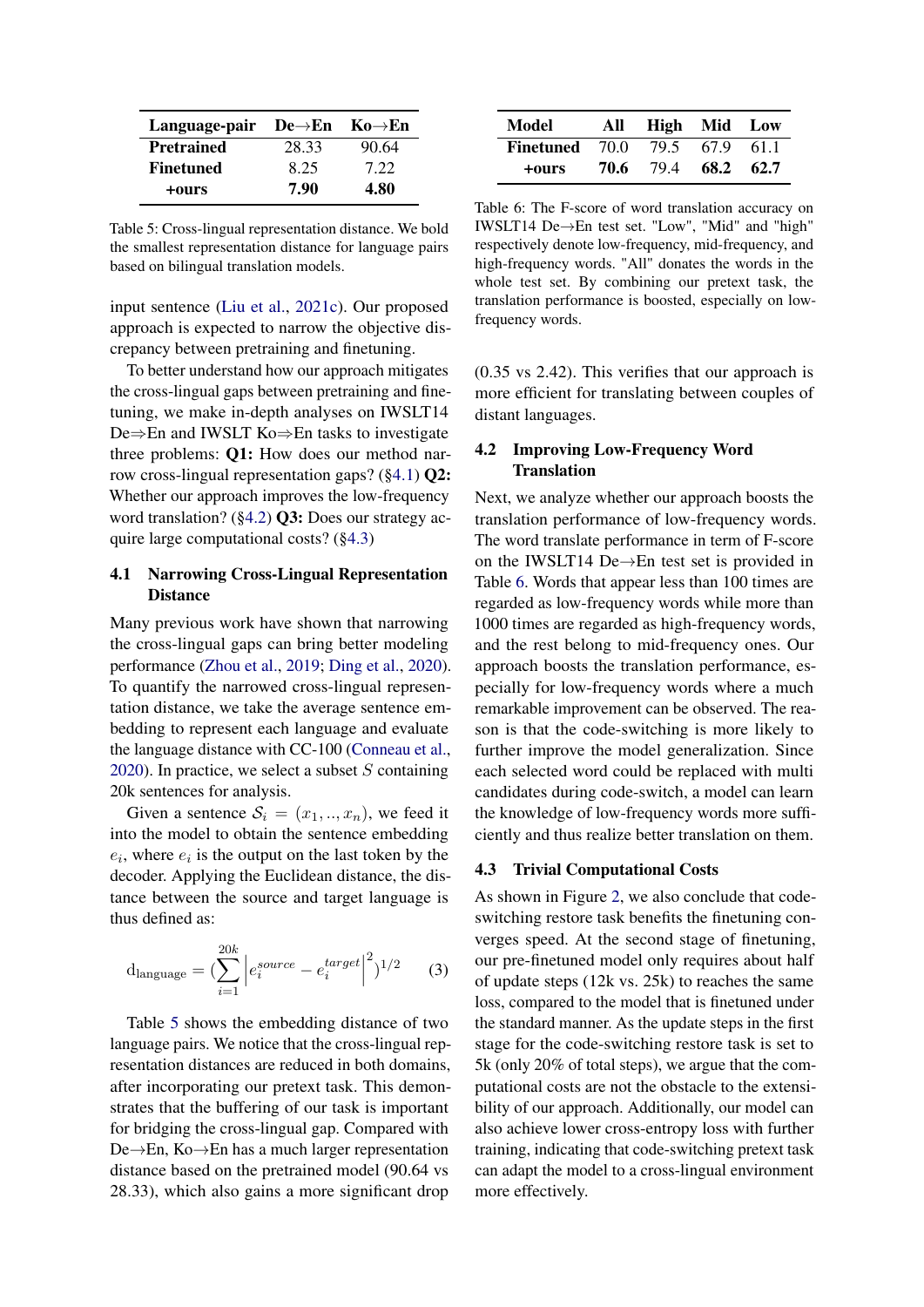<span id="page-7-0"></span>

Figure 2: Training loss over number of training steps, based on the cross-entropy loss during finetuning on IWSLT14 De→En dataset. For our approach, we present the loss curve of stage 2.

# 5 Related Work

Sequence-to-Sequence Pretraining for NMT Seq2Seq Pretrain Language Model (PLM) brings remarkable improvement for language generation tasks, where large-scale unsupervised monolingual data is utilized via Seq2Seq denoising tasks [\(Raf](#page-9-22)[fel et al.,](#page-9-22) [2020\)](#page-9-22). MASS [\(Song et al.,](#page-9-1) [2019\)](#page-9-1) takes a sentence with contiguous masked tokens as input and maps it to a sequence consisting of the missing tokens. BART [\(Lewis et al.,](#page-8-1) [2020\)](#page-8-1) analyzes the effects of different noise functions. mBART [\(Liu](#page-9-0) [et al.,](#page-9-0) [2020\)](#page-9-0) is a multilingual extension of BART that learns to reconstruct sentences whose orders are permutated and tokens are masked. However, the applied denoising task can not bring model the cross-lingual align information. Therefore, bridging the cross-lingual gap for multilingual Seq2Seq PLM between upstream and downstream tasks is worth investigating.

Code-Switching Based Algorithms for Pretrain-Finetune Paradigm The basic idea of our work to address the cross-lingual gap between Seq2Seq multilingual PLM and finetuning is code-switching restore task, in which we train the PLM to predict initial sentence according to the code-switched one during fine-tuning. Several works also proposed to investigate the benefit of code-switching in pretrainfinetune paradigm. CSP [\(Yang et al.,](#page-9-23) [2020\)](#page-9-23), focused on pretraining stage, use unsupervised lexicon induction to construct a code-switching pretraining task, in which they use monolingual data and pretrain from scratch. DICT-MLM [\(Chaudhary](#page-8-11)

[et al.\)](#page-8-11) use the ground truth bilingual dictionaries for code-switching and evaluate on cross-lingual transfer tasks instead of NMT. CeMAT [\(Li et al.\)](#page-8-12) also introduces the publicly accessible bilingual dictionary and utilizes both monolingual and parallel data for pretraining, with *aligned code-switching & mask* to align the representation for words with similar semantics.

Improved Finetuning Recent works have shown gains compared to directly optimizing the downstream objective, based on modifications of finetuning in *task-*, *model-*, and *vocabulary*-level.

For task-level improvement, new tasks are involved for finetuning in this kind of approaches [\(Raffel et al.,](#page-9-22) [2020;](#page-9-22) [Daumé III,](#page-8-13) [2007;](#page-8-13) [Khashabi et al.,](#page-8-14) [2020\)](#page-8-14). MTDNN [\(Liu et al.,](#page-9-8) [2019a\)](#page-9-8) proves the efficiency of multi-task learning on top of the pretrained model and evaluates on several NLU benchmarks while not consider the crosslingual scenery. Muppet [\(Aghajanyan et al.,](#page-8-4) [2021a\)](#page-8-4) scaling the type and number of intermediate tasks, further verifies that multi-task learning could consistently make contributions to various NLU tasks. Besides, R3F [\(Aghajanyan et al.,](#page-8-15) [2021b\)](#page-8-15) proposes to map samples in similar embedding with small perturbations, rooted in trust-region theory. Recadam [\(Chen et al.,](#page-8-16) [2020\)](#page-8-16) aims to recall the pretraining task by adding the difference on weights between the finetuned model and the original pretrained model to the loss function.

Model-level improvement focus on the overparameterization, only initializing with part of pretrained parameters, or some components beneficial for the downstream tasks are added [\(Bowman et al.,](#page-8-17) [2015;](#page-8-17) [Houlsby et al.,](#page-8-18) [2019;](#page-8-18) [Liu et al.,](#page-9-24) [2021a\)](#page-9-24). And, Vocabulary-level modifications adjust the dictionary for more efficient inference, for example, [Liu](#page-9-7) [et al.](#page-9-7) introduces an embedding generator to adapt the vocabulary, leading to better performance on NLG tasks.

Our work belongs to the task-level approach, by introducing a pretext task with code-switching for finetuning multilingual Seq2Seq PLM on crosslingual generation. The difference between this work and the previous is that we improve the Seq2Seq PLM finetuning for cross-lingual generation by introducing the code-switching restore task to ensure the model is more adaptive to the downstream cross-lingual environment.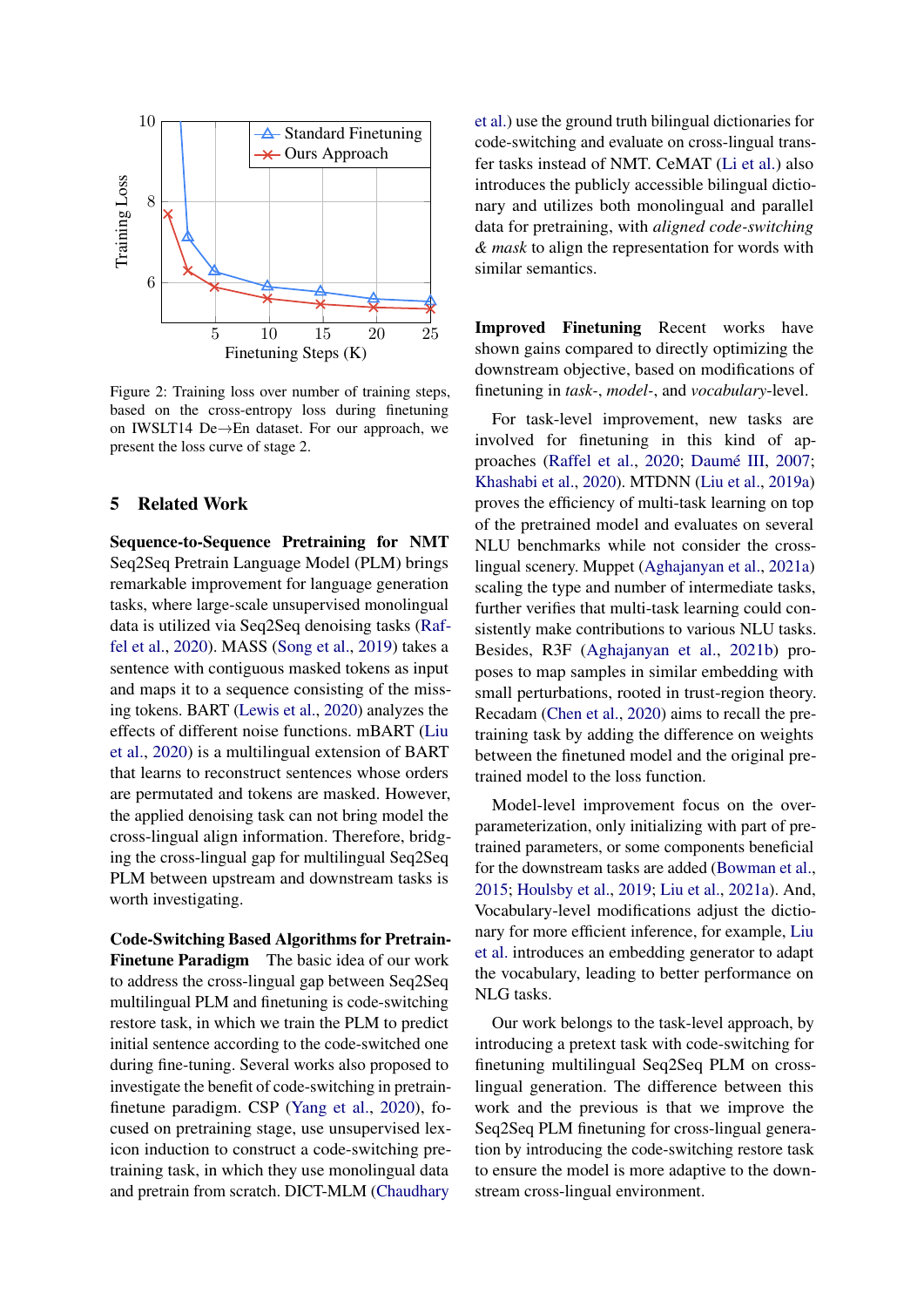# 6 Conclusion

In this work, we show that the proposed codeswitching based finetuning approach is a feasible way to mitigate the cross-lingual gap in the multilingual Seq2Seq pretrain-finetune paradigm, where a model needs to reconstruct a sequence in the source language with part of tokens replaced by neighbors in the target language or vice versa. Experimental results illustrate the effectiveness and universality of our finetuning approach on three cross-lingual conditional generation tasks, i.e. bilingual translation, zero-shot translation, and cross-lingual summarization. Upon the strong baseline mBART, our model can generate more accurate and human-like output sentences. Moreover, our extensive analyses also prove our pretext task significantly narrows the cross-lingual representation distance and boosts the low-frequency word translation with trivial computational cost.

In future work, we hope to study more efficient pretext tasks to further reduce the cross-lingual gaps in multilingual Seq2Seq PLMs.

### References

- <span id="page-8-4"></span>Armen Aghajanyan, Anchit Gupta, Akshat Shrivastava, Xilun Chen, Luke Zettlemoyer, and Sonal Gupta. 2021a. Muppet: Massive multi-task representations with pre-finetuning. In *EMNLP*.
- <span id="page-8-15"></span>Armen Aghajanyan, Akshat Shrivastava, Anchit Gupta, Naman Goyal, Luke Zettlemoyer, and Sonal Gupta. 2021b. Better fine-tuning by reducing representational collapse. In *ICLR*.
- <span id="page-8-7"></span>Mikel Artetxe, Gorka Labaka, and Eneko Agirre. 2018. A robust self-learning method for fully unsupervised cross-lingual mappings of word embeddings. In *ACL*.
- <span id="page-8-17"></span>Samuel R. Bowman, Gabor Angeli, Christopher Potts, and Christopher D. Manning. 2015. A large annotated corpus for learning natural language inference. In *EMNLP*.
- <span id="page-8-11"></span>Aditi Chaudhary, Karthik Raman, Krishna Srinivasan, and Jiecao Chen. Dict-mlm: Improved multilingual pre-training using bilingual dictionaries. *arXiv preprint arXiv:2010.12566*.
- <span id="page-8-16"></span>Sanyuan Chen, Yutai Hou, Yiming Cui, Wanxiang Che, Ting Liu, and Xiangzhan Yu. 2020. Recall and learn: Fine-tuning deep pretrained language models with less forgetting. In *EMNLP*.
- <span id="page-8-10"></span>Alexis Conneau, Kartikay Khandelwal, Naman Goyal, Vishrav Chaudhary, Guillaume Wenzek, Francisco Guzmán, Edouard Grave, Myle Ott, Luke Zettlemoyer, and Veselin Stoyanov. 2020. Unsupervised

cross-lingual representation learning at scale. In *ACL*.

- <span id="page-8-13"></span>Hal Daumé III. 2007. Frustratingly easy domain adaptation. In *ACL*.
- <span id="page-8-0"></span>Jacob Devlin, Ming-Wei Chang, Kenton Lee, and Kristina Toutanova. 2019. Bert: Pre-training of deep bidirectional transformers for language understanding. In *NAACL*.
- <span id="page-8-9"></span>Liang Ding, Longyue Wang, and Dacheng Tao. 2020. Self-attention with cross-lingual position representation. In *ACL*.
- <span id="page-8-2"></span>Suchin Gururangan, Ana Marasović, Swabha Swayamdipta, Kyle Lo, Iz Beltagy, Doug Downey, and Noah A. Smith. 2020. Don't stop pretraining: Adapt language models to domains and tasks. In *ACL*.
- <span id="page-8-18"></span>Neil Houlsby, Andrei Giurgiu, Stanislaw Jastrzebski, Bruna Morrone, Quentin De Laroussilhe, Andrea Gesmundo, Mona Attariyan, and Sylvain Gelly. 2019. Parameter-efficient transfer learning for NLP. In *ICML*.
- <span id="page-8-3"></span>Yi-Te Hsu, Sarthak Garg, Yi-Hsiu Liao, and Ilya Chatsviorkin. 2020. Efficient inference for neural machine translation. In *Proceedings of SustaiNLP: Workshop on Simple and Efficient Natural Language Processing*.
- <span id="page-8-14"></span>Daniel Khashabi, Sewon Min, Tushar Khot, Ashish Sabharwal, Oyvind Tafjord, Peter Clark, and Hannaneh Hajishirzi. 2020. UNIFIEDQA: Crossing format boundaries with a single QA system. In *EMNLP*.
- <span id="page-8-8"></span>Taku Kudo and John Richardson. 2018. SentencePiece: A simple and language independent subword tokenizer and detokenizer for neural text processing. In *EMNLP*.
- <span id="page-8-5"></span>Cheolhyoung Lee, Kyunghyun Cho, and Wanmo Kang. 2020. Mixout: Effective regularization to finetune large-scale pretrained language models. In *ICLR*.
- <span id="page-8-1"></span>Mike Lewis, Yinhan Liu, Naman Goyal, Marjan Ghazvininejad, Abdelrahman Mohamed, Omer Levy, Veselin Stoyanov, and Luke Zettlemoyer. 2020. BART: Denoising sequence-to-sequence pretraining for natural language generation, translation, and comprehension. In *ACL*.
- <span id="page-8-12"></span>Pengfei Li, Liangyou Li, Meng Zhang, Minghao Wu, and Qun Liu. Universal conditional masked language pre-training for neural machine translation. *arXiv preprint arXiv:2203.09210*.
- <span id="page-8-6"></span>Xian Li, Changhan Wang, Yun Tang, Chau Tran, Yuqing Tang, Juan Pino, Alexei Baevski, Alexis Conneau, and Michael Auli. 2021. Multilingual speech translation from efficient finetuning of pretrained models. In *ACL*.